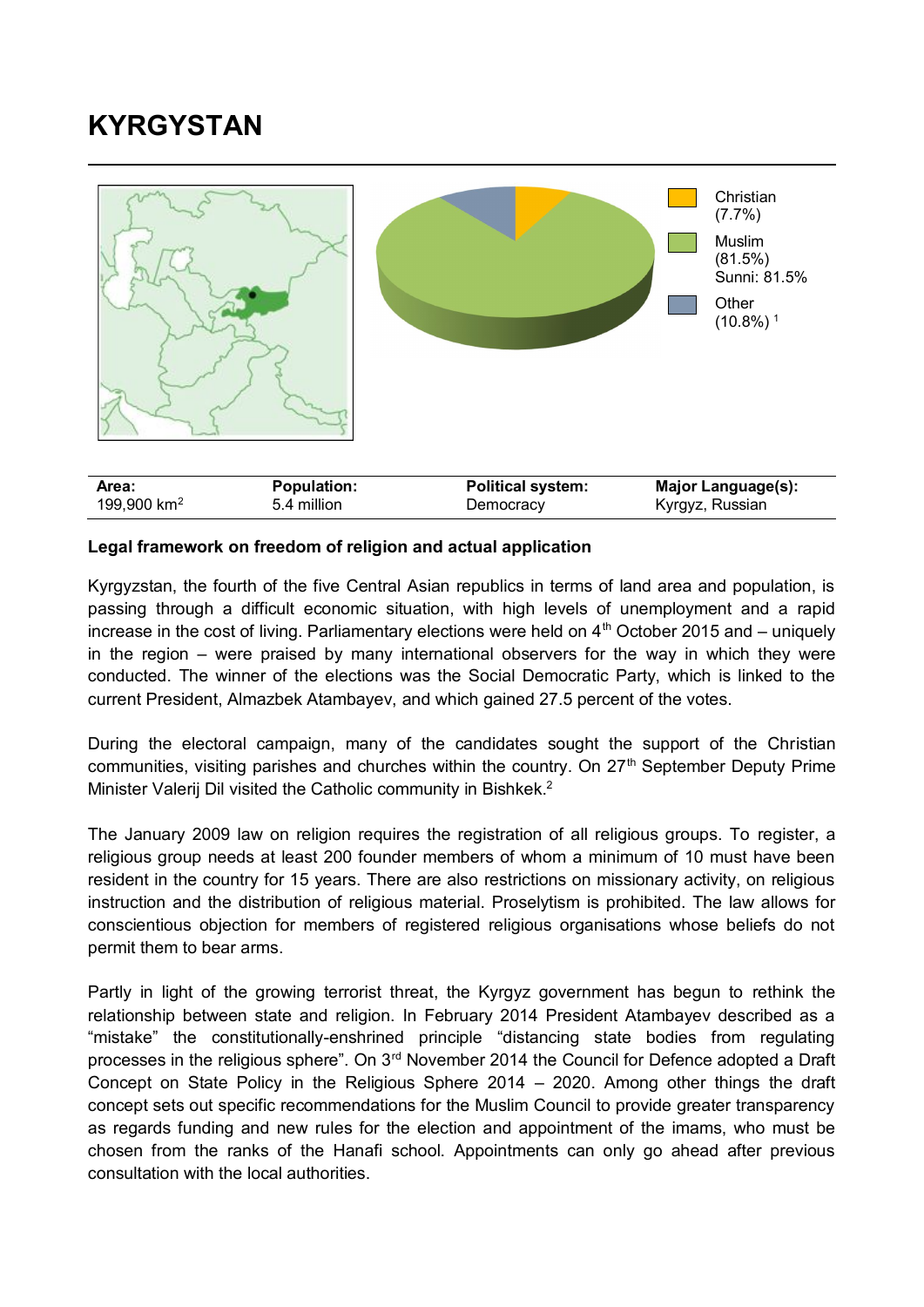The document also calls for changes to existing laws on religion. $3$  A new legislative proposal on the subject, drawn up by a working party established by the State Commission for Religious Affairs (SCRA) got as far as the Prime Minister's desk by May 2015. However, to date it has not yet been introduced to Parliament.

The new draft increases the existing restrictions on freedom of religion and belief, giving still more powers to the SCRA. The proposals – announced as far back as October 2014 – envisage an increase in the number of founder members from 200 to 500, the requirement for the various religious communities to re-register, and a requirement for every worker within a religious organisation to obtain a licence, renewable annually, from the SCRA. The fines envisaged under the administrative code for violations of the law on religion would also increase considerably.<sup>4</sup>

On 4<sup>th</sup> September 2014 the Constitutional Chamber of the Supreme Court ruled that a religious organisation's activities should not be restricted to the place in which it has its legal seat. It also declared unconstitutional the provision whereby the local administrations have power to approve the list of 200 founder members of a religious organisation. This decision by the Constitutional Chamber was greeted with broad enthusiasm by the various religious communities – in particular by the Jehovah's Witnesses, who had brought the case before the court – even though, to date, there have been no changes to the existing laws to reflect this ruling.

A proposed law that passed its first reading in Parliament on  $4<sup>th</sup>$  June 2015 – and which is also expected to be debated by the new parliament – imposes the status of "foreign agencies" on all NGOs that receive funding from abroad and which are involved in activities aimed at influencing the decisions of the authorities and public opinion.<sup>5</sup> This particular bill would grant the Ministry of Justice the power to send representatives to sit in on the internal activities of the organisations, to determine whether they are in conformity with the objectives for which they have been established. The proposed law has been broadly criticised, both internally and by international organisations, which view it as an "inopportune and unjustified interference, incompatible with the right to freedom of association".<sup>6</sup>

## **Incidents**

The major difficulty for many minority groups is trying to meet the requirement of having a minimum of 200 founder members. There are three Catholic parishes registered in Kyrgyzstan, in the capital Bishkek, in Talas and in Jalal-Abad.

However, the Islamic Ahmadi community, which was banned in 2011, is still not registered. In July 2014 the Supreme Court rejected the Ahmadi's appeal against the SCRA's refusal to register it.<sup>7</sup>

In June 2014 Bishop Feodosy, the longstanding leader of the Russian Orthodox Church in Kyrgyzstan, was forced to leave the country because his missionary visa, which had expired on 10<sup>th</sup> June, had not been renewed by the SCRA. The official letter of refusal explained that the bishop had been refused renewal because he was "threatening public security and sowing religious discord among the population".<sup>8</sup> A few months later, on  $12<sup>th</sup>$  October 2014, Vakhtang Fyodorov, a catechist and a member of the Russian Orthodox Church, had his visa revoked on the grounds that he had engaged in unauthorised missionary activity.<sup>9</sup>

Nadezhda Sergienko and her daughter, Oksana Koryakina, both Jehovah's Witnesses, were finally released from house arrest on 29<sup>th</sup> October 2015 after serving 31 months under curfew. They had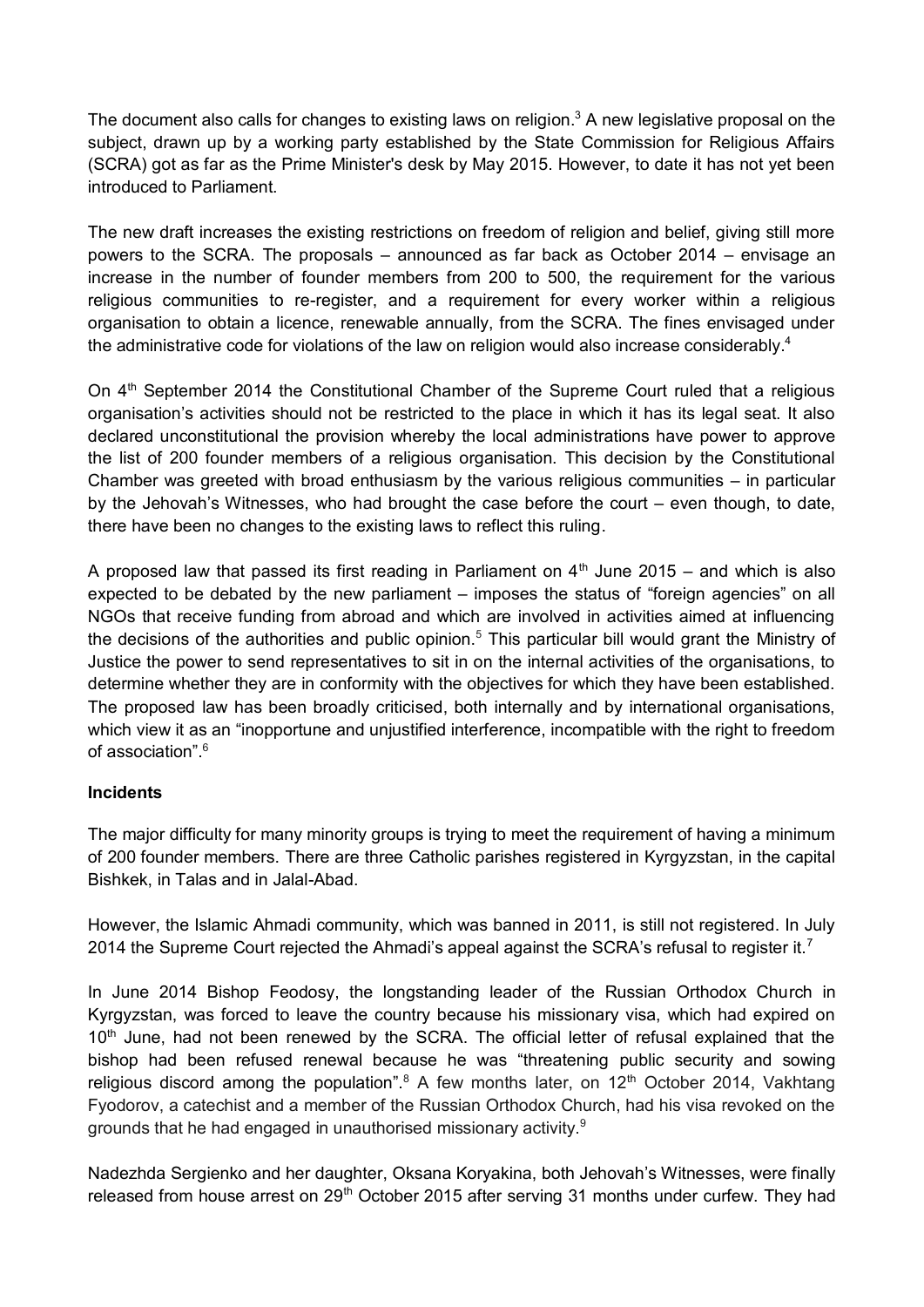been arrested in 2013 on a charge of having made live serpents emerge from hens' eggs and then using this trick to defraud elderly ladies. They had already been found innocent and acquitted on 7<sup>th</sup> October 2014 by the city court in Osh, which ruled that the case against them had been "fabricated". <sup>10</sup> Mother and daughter had still been forced to spend a further full year under house arrest because the prosecutor repeatedly appealed against the acquittal.

On 9<sup>th</sup> August 2015 at least 10 police carried out a violent raid on Jehovah's Witnesses who worshipped in rented premises in the centre of Osh. At least seven Jehovah's Witnesses were injured and ended up in hospital. The office of the Public prosecutor in Osh refused to open an inquiry into the police's actions that day.<sup>11</sup>

Members of various minority groups, including Protestants, Baha'is, Jehovah's Witnesses and Hare Krishna followers, face difficulties in burying their dead in accordance with their own rituals, or in Muslim cemeteries. This is because of the opposition of local people and imams, frequently with the tacit connivance of the local authorities and police forces. In 2014 an imam delayed the burial of a woman for three days until her Protestant husband publicly renounced his Christian faith. The local authorities refused to intervene.<sup>12</sup> In August 2015 the city authorities in Osh and the local imam refused permission for a Protestant woman to bury her 25-year-old son in her local cemetery. She was forced to bury him in another cemetery much further away. The woman was also put under pressure to renounce her faith.<sup>13</sup>

The existence of this problem has been recognised in the country's Concept on State Policy in the Religious Sphere 2014-2020.<sup>14</sup> The document referred to the issue of burying non-Muslims especially in rural areas as one of "the problematic aspects of reciprocal relations between the state and the religious groups". The state policy concept suggested an awareness raising campaign aimed at village imams. It also identified areas where non-Muslims could be buried.

The State Property Fund in the capital Bishkek was continuing its effort to confiscate a building owned and used for at least 14 years as a church by the Protestant Church of Jesus Christ. On  $24<sup>th</sup>$  January 2014 a lower court cancelled the 1999 sale contract, claiming it was signed in violation of the law. On 17<sup>th</sup> March 2015 the Supreme Court upheld this decision. In response the Church lodged an appeal on  $19<sup>th</sup>$  May.<sup>15</sup>

The need to combat the spread of terrorism and local involvement in terrorist activities, and to identify militant cells trying to recruit followers of Daesh (ISIS) in Syria has had obvious repercussions on Islamic movements regarded with suspicion by the authorities. There have been numerous arrests. A particular target are the followers, or presumed followers, of the Islamic *Hizb ut-Tahrir* group – which has been banned in Kyrgyzstan and all the countries of Central Asia, despite its continued insistence that it has nothing to do with fundamentalism. The authorities however maintain that it plays a strategic role in the recruitment of young people.<sup>16</sup> Over the course of the past year several dozen followers of this movement have been arrested. Religious material found in their possession during house searches has been confiscated. Frequently, the authorities have arrested women believed to be playing a key role in the group. For example, in March, in the province of Batken, the police arrested a woman whom they accused of running a female cell of *Hizb ut – Tahrir.*<sup>17</sup> Other women were arrested in Bishkek at the beginning of March on suspicion of belonging to the movement.<sup>18</sup> At the end of August 2015 a female follower of *Hizb ut-Tahrir* was arrested in Osh for having organised an illegal religious education course for children aged four to nine.19